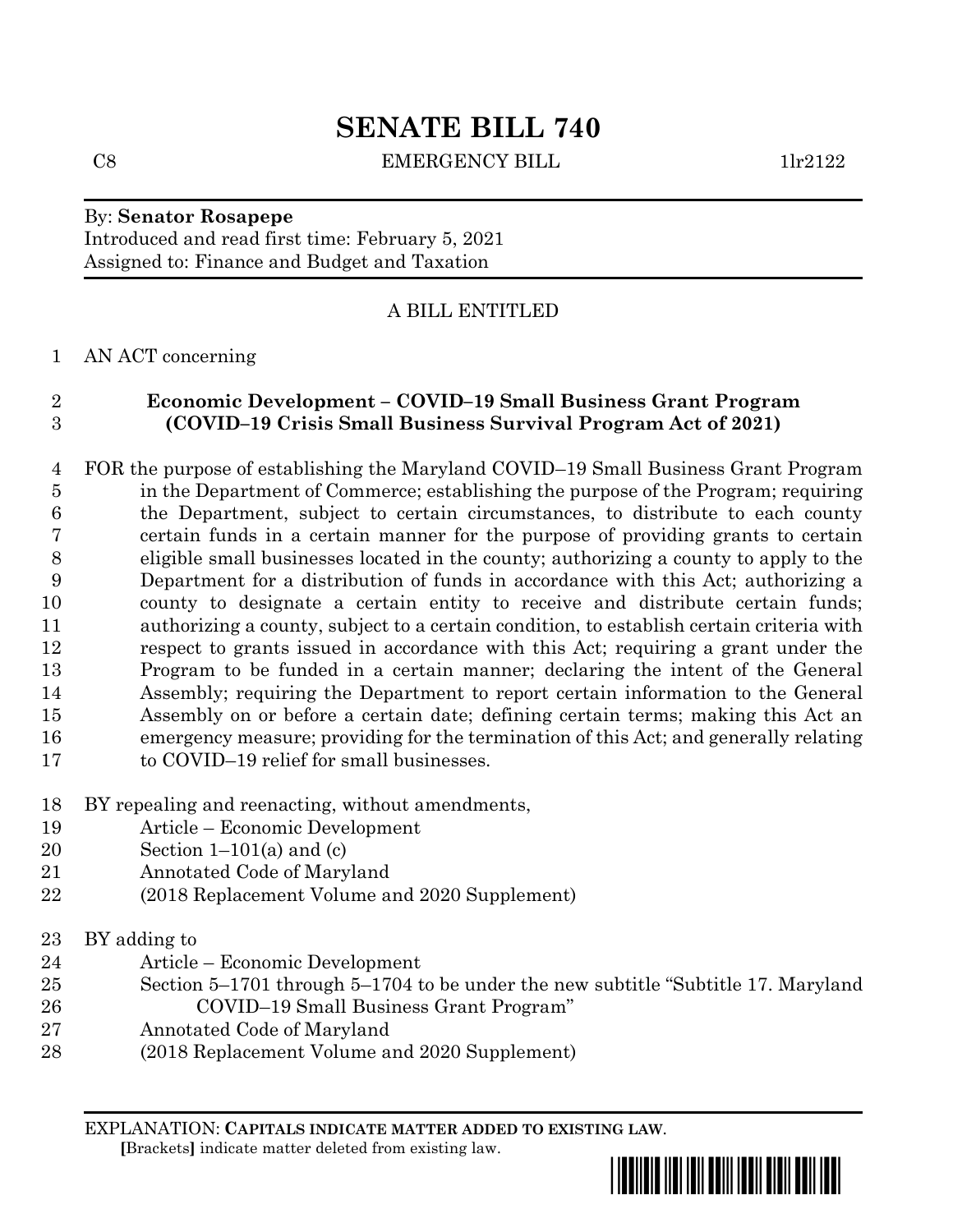|                           | <b>SENATE BILL 740</b><br>$\overline{2}$                                                                          |
|---------------------------|-------------------------------------------------------------------------------------------------------------------|
| $\perp$<br>$\overline{2}$ | SECTION 1. BE IT ENACTED BY THE GENERAL ASSEMBLY OF MARYLAND,<br>That the Laws of Maryland read as follows:       |
| 3                         | <b>Article - Economic Development</b>                                                                             |
| 4                         | $1 - 101.$                                                                                                        |
| $\overline{5}$            | In this division the following words have the meanings indicated.<br>(a)                                          |
| 6                         | "Department" means the Department of Commerce.<br>$\left( \mathrm{c}\right)$                                      |
| 7                         | SUBTITLE 17. MARYLAND COVID-19 SMALL BUSINESS GRANT PROGRAM.                                                      |
| 8                         | $5 - 1701.$                                                                                                       |
| 9<br>10                   | IN THIS SUBTITLE THE FOLLOWING WORDS HAVE THE MEANINGS<br>(A)<br>INDICATED.                                       |
| 11<br>12                  | "PROGRAM" MEANS THE MARYLAND COVID-19 SMALL BUSINESS<br>(B)<br><b>GRANT PROGRAM.</b>                              |
| 13                        | "SMALL BUSINESS" MEANS AN ENTITY THAT:<br>(C)                                                                     |
| 14<br>15                  | (1)<br>IS INDEPENDENTLY OWNED AND OPERATED, INCLUDING SOLE<br>PROPRIETORSHIPS;                                    |
| 16                        | (2)<br>IS NOT A SUBSIDIARY OF ANOTHER FIRM;                                                                       |
| 17                        | (3) IS NOT DOMINANT IN ITS FIELD OF OPERATION; AND                                                                |
| 18<br>19                  | (4)<br>DID NOT EMPLOY IN ITS OPERATIONS MORE THAN 50 FULL-TIME<br>EQUIVALENT EMPLOYEES DURING CALENDAR YEAR 2019. |
| 20                        | $5 - 1702.$                                                                                                       |
| $21\,$<br>$22\,$          | THERE IS A MARYLAND COVID-19 SMALL BUSINESS GRANT<br>(A)<br>PROGRAM IN THE DEPARTMENT.                            |
| $23\,$                    | THE PURPOSE OF THE PROGRAM IS TO PROVIDE FUNDING TO EACH<br>(B)                                                   |

 **COUNTY TO ISSUE EMERGENCY RELIEF FUNDING DURING CALENDAR YEARS 2021 AND 2022 TO SMALL BUSINESSES LOCATED IN THE COUNTY THAT HAVE EXPERIENCED AT LEAST A 25% REDUCTION IN GROSS RECEIPTS DURING THE COVID–19 PANDEMIC RESULTING FROM EITHER:**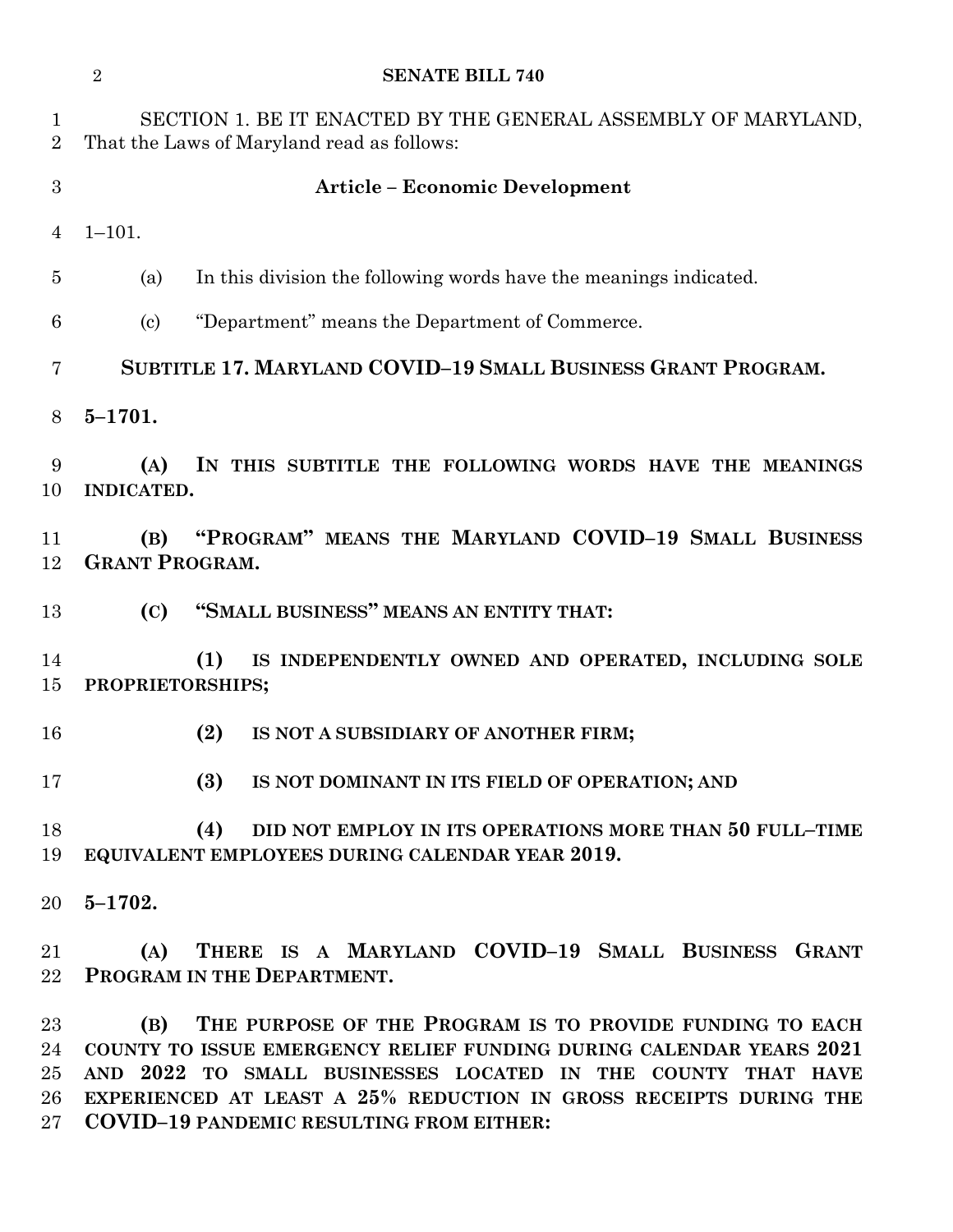## **SENATE BILL 740** 3

| $\mathbf{1}$                       | LOCAL, STATE, OR FEDERAL COVID-19 QUARANTINE RULES; OR<br>(1)                                                                         |
|------------------------------------|---------------------------------------------------------------------------------------------------------------------------------------|
| $\overline{2}$                     | (2)<br><b>MARKET FORCES.</b>                                                                                                          |
| 3                                  | THE DEPARTMENT SHALL ADMINISTER THE PROGRAM.<br>(C)                                                                                   |
| $\overline{4}$                     | $5 - 1703.$                                                                                                                           |
| $\overline{5}$                     | SUBJECT TO SUBSECTION (B) OF THIS SECTION, TO CARRY OUT THE<br>(A)                                                                    |
| $\boldsymbol{6}$<br>$\overline{7}$ | PURPOSES OF THE PROGRAM, THE DEPARTMENT SHALL DISTRIBUTE TO EACH<br>COUNTY A PORTION OF FUNDS FROM THE PROGRAM ON A PER CAPITA BASIS. |
| 8                                  | A COUNTY MAY APPLY TO THE DEPARTMENT FOR A DISTRIBUTION<br>(1)<br>(B)                                                                 |
| 9                                  | OF FUNDS IN ACCORDANCE WITH SUBSECTION (A) OF THIS SECTION FOR THE                                                                    |
| 10                                 | PURPOSE OF PROVIDING GRANTS TO ELIGIBLE SMALL BUSINESSES LOCATED IN THE                                                               |
| 11                                 | COUNTY.                                                                                                                               |
| 12                                 | THE COUNTY MAY DESIGNATE A COUNTY ENTITY TO RECEIVE AND<br>(2)                                                                        |
| 13                                 | DISTRIBUTE THE FUNDS ALLOCATED UNDER SUBSECTION (A) OF THIS SECTION.                                                                  |
|                                    |                                                                                                                                       |
| 14                                 | SUBJECT TO PARAGRAPH (4) OF THIS SUBSECTION, THE COUNTY<br>(3)                                                                        |
| 15                                 | MAY ESTABLISH ELIGIBILITY AND APPLICATION REQUIREMENTS FOR GRANTS                                                                     |
| 16                                 | ISSUED IN ACCORDANCE WITH PARAGRAPH (1) OF THIS SUBSECTION, THE AMOUNT                                                                |
| 17                                 | OF THE GRANTS, AND THE PURPOSES FOR WHICH THE GRANTS MAY BE EXPENDED.                                                                 |
| 18                                 | (4)<br>IF THE SMALL BUSINESS IS PARTICIPATING IN THE WORK                                                                             |
| 19                                 | SHARING UNEMPLOYMENT INSURANCE PROGRAM ESTABLISHED UNDER TITLE 8,                                                                     |
| 20                                 | SUBTITLE 12 OF THE LABOR AND EMPLOYMENT ARTICLE AT THE TIME OF                                                                        |
| 21                                 | APPLICATION FOR THE GRANT UNDER THE PROGRAM, THE COUNTY OR THE                                                                        |
| 22                                 | COUNTY'S DESIGNEE SHALL AWARD AN ADDITIONAL AMOUNT EQUAL TO 10% OF THE                                                                |
| 23                                 | AMOUNT THAT THE SMALL BUSINESS WOULD OTHERWISE RECEIVE UNDER THIS                                                                     |
| 24                                 | SUBSECTION.                                                                                                                           |
| 25                                 | (1) A GRANT UNDER THE PROGRAM SHALL BE FUNDED THROUGH:<br>(C)                                                                         |
| 26                                 | (I)<br>TO THE EXTENT AVAILABLE, FEDERAL CORONAVIRUS                                                                                   |
| 27                                 | RELIEF MONEY PROVIDED TO THE STATE; AND                                                                                               |
|                                    |                                                                                                                                       |
| 28                                 | TO THE EXTENT THAT FUNDING DESCRIBED UNDER ITEM (I)<br>(II)                                                                           |
| 29                                 | OF THIS PARAGRAPH IS NOT AVAILABLE, STATE CORONAVIRUS RELIEF FUNDING                                                                  |
| 30                                 | DESIGNATED FOR THE PROGRAM.                                                                                                           |
| 31                                 | IT IS THE INTENT OF THE GENERAL ASSEMBLY THAT<br>(2)                                                                                  |
|                                    |                                                                                                                                       |